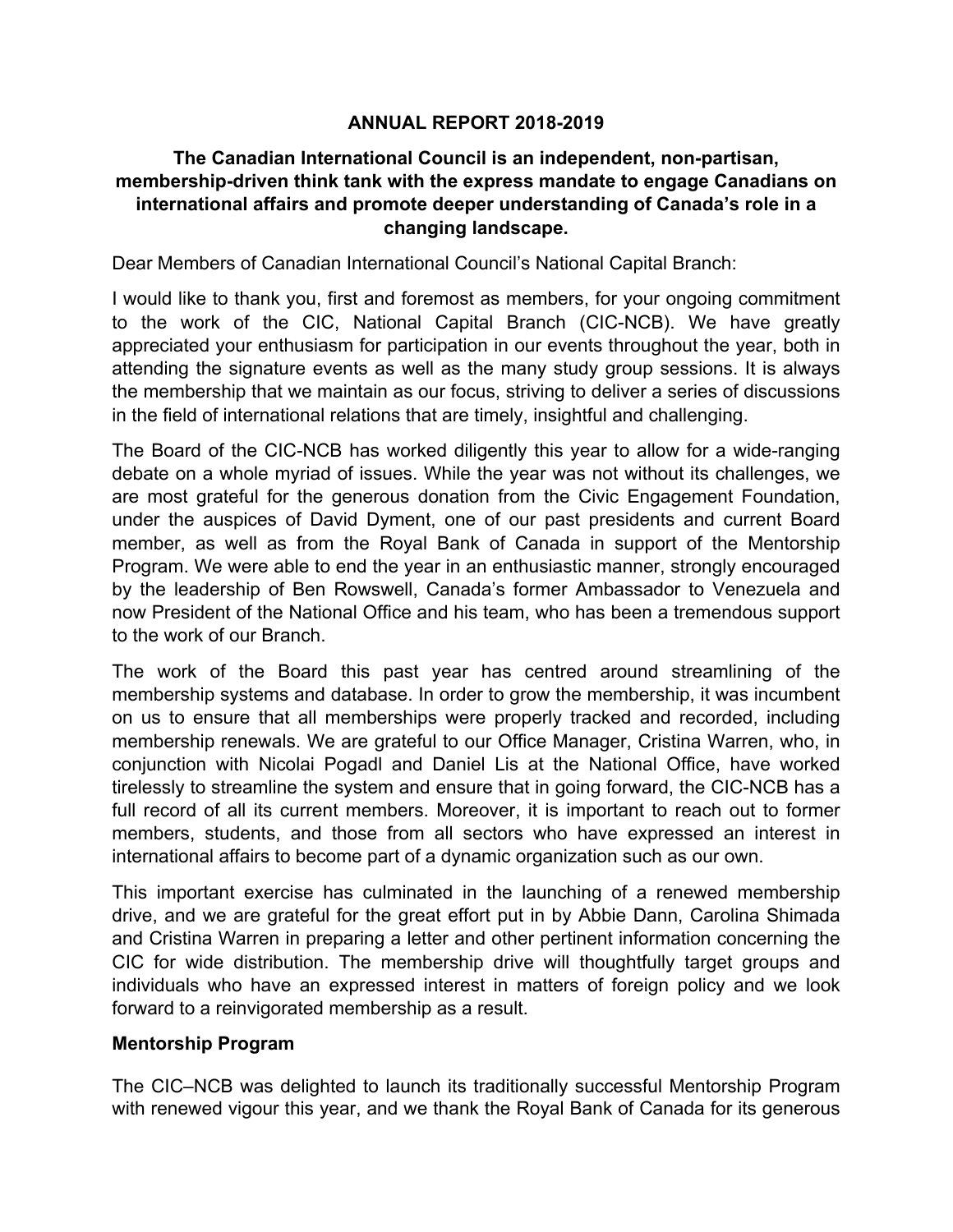donation to further enhance the program. The mentorship program is truly one of the strengths of our branch, bringing students, and younger and older professionals together in a like-minded spirit. The program provides guidance to the mentees in assisting them to be successful in their own careers, while allowing those mentors to give back in providing practical and experience-based advice. I would also like to acknowledge and thank Jérôme Bilodeau, Zoe Dugal, Ehsan Torkaman-Zehi and Cristina Warren for their diligent work in realizing this boost to the mentorship program, which also will include Career Expo, to be held in the months ahead.

# **Program Committee**

We at the CIC are grateful for the work of Hamid Jorjani, who in addition to his work as Head of the Middle East Study Group, has taken on the role of Head of the Program Committee. This Committee, composed of David MacDuff, Jim Leach, Randolf Harrold, and Avril Espinosa-Malpica, has been working to compose a list of valuable program options for the coming year for the Board to consider and planning is now underway on a number of fronts to deliver a strong program that captures a thoughtful selection of the multitude of international events that have a bearing on Canada's role in the world order. This comprehensive list will include a post election debate on November 26 in cooperation with the Centre for International Policy Studies (CIPS), at the University of Ottawa entitled Defining Canada's Role as a Middle Power. The CIC has been most grateful to CIPS and its Director, Dr. Rita Abrahamsen for the mutual collaboration of events with our Branch. Last year we were delighted to team with them in offering a live panel discussion following the Lima Group meeting in Ottawa on February 4, 2019. In addition, CIPS and the CIC-NCB held a pre-election debate on the topic of Canada's Foreign Policy on June 5, 2019. The debate was moderated by Chris Hall of CBC and included Rob Oliphant, M.P., Parliamentary Secretary to the Minister of Foreign Affairs, Erin O'Toole, Foreign Affairs Critic for the Conservative Party, Guy Caron, the NDP Foreign Affairs Critic and Elizabeth May, Leader of the Green Party of Canada. This event was recorded and later televised on CPAC.

It is important to highlight the *Politics@thePub* series that has been most successful. I would like in particular to thank our valuable team of student volunteers, especially Laura Bradbury and Jes Francis, who in collaboration with Ehsan Torkaman-Zehi and Cristina Warren, have worked tirelessly to deliver a dynamic program offering. Such sessions have included a discussion entitled **Brazil's Election: Descent into Fascism or a Return to Business as Normal**, a conversation with the author of the book, *Claws of the Panda: Beijing's Campaign of Influence and Intimidation in Canada*, Jonathan Manthorpe, as well as a session on **Women in Diplomacy** - **Challenges at Home and Abroad,** and finally, **Insights into Xi Jinping's China.**

# **Study Groups**

The Study Groups are a strong component of the overall mandate of the CIC-NCB and we are most grateful for the work and leadership of the Heads of these groups. These groups are the following: the Middle East Study Group (MESG) headed by Hamid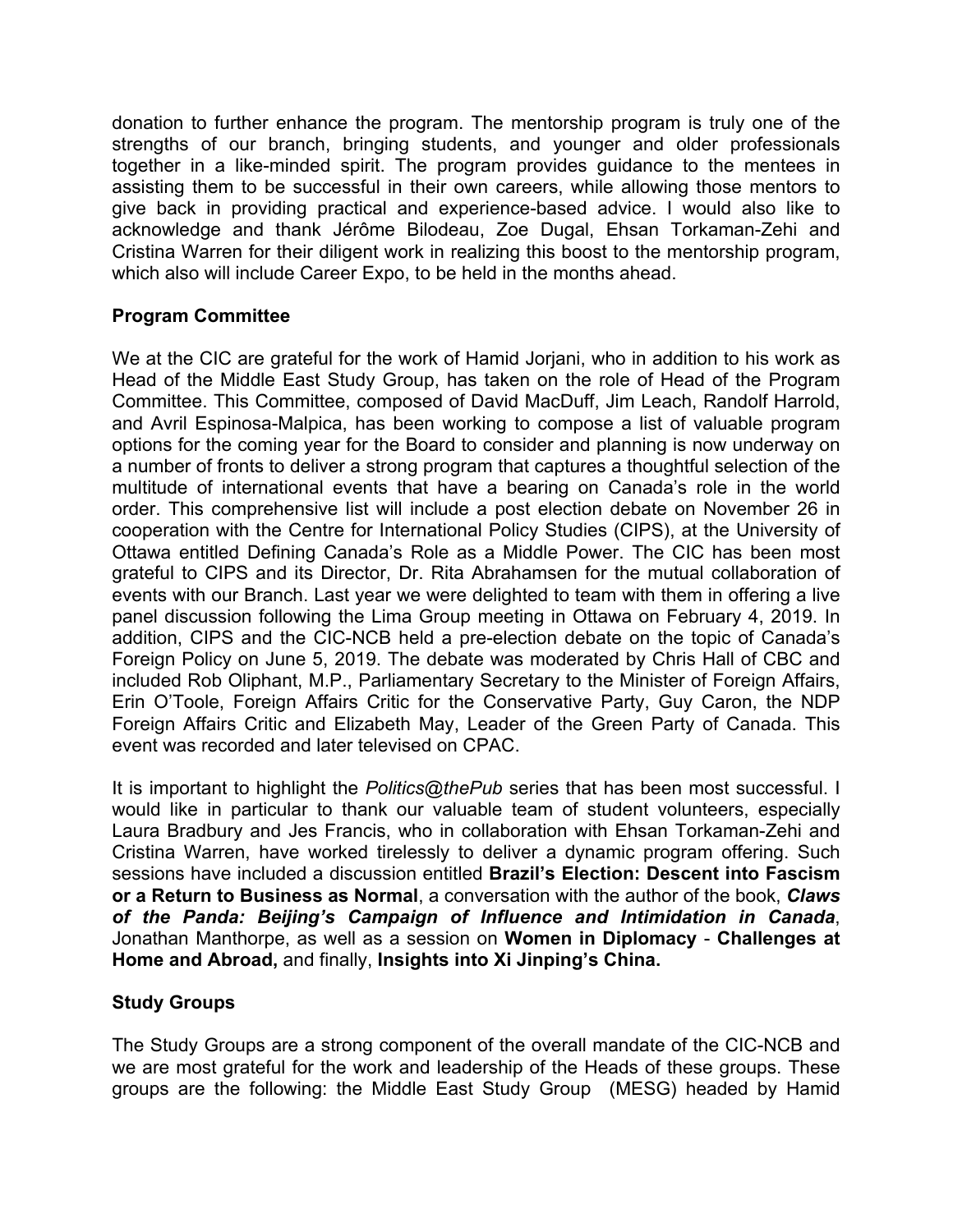Jorjani, the Africa Study Group (ASG) under the leadership of Bruce Montador, the Latin American and Caribbean Study Group (LACSG) headed by Sean Burges, the Asia-Pacific Study Group (APSG) led by Vincent La Croix-Cuerrier and Jeff Mahon, the North American Study Group (NASG) under the leadership of David MacDuff, and finally the Intelligence Futures Working Group, with its Head, Rafal Rohozinski. These groups have been instrumental in providing specifically focused and timely insights into issues affecting their specific region or field of expertise. I would like to highlight and congratulate David MacDuff for the successful launch of the North American Study Group this year, as the CIC welcomed the United States Deputy Chief of Mission, Richard Mills Jr. for a timely discussion on the Canada-United States relationship. I would like to also acknowledge and thank the Institute on Governance for its support of the work of the CIC and its Study Groups and for allowing the use of its offices for numerous sessions this past year.

I would like to acknowledge and thank Abbie Dann who will be leaving the Board this year, after having served so faithfully and effectively for the past five years. She has been tireless in undertaking so many initiatives, including most recently, the membership drive, and we wish to congratulate her on her leadership and commitment to the work of our Branch.

I would also like to thank Justin Anstett, Jes Francis, Lexie Krocker, and Sean Burges for their dedicated support of our work during their service on the Board. Jes Francis has provided valuable student outreach in her work with Ehsan Torkaman-Zehi on the Mentorship Program as well as *Politics@thePub*, and we wish her well as she continues her studies in Estonia. We wish Lexie Krocker well as she takes up an internship in Washington with the World Bank, and Sean Burges who will remain active in his role with the Latin America and Caribbean Study Group.

I would also like to thank Margaret Huber and David Dyment for their ongoing support and commitment to the work of the CIC-NCB, and especially for their kind and sage advice to me as I was taking on the role of President. I would also like to acknowledge and thank Jérôme Bilodeau for having served as Treasurer to the CIC-NCB and I am delighted to note that he will still be remaining on the Board. It has truly been an honour and privilege for me to serve as President this past year, and I look forward very much to the year ahead. We anticipate a strong delivery of events for you, the membership, that will allow for an informed and vibrant civil society dialogue, especially at a time in our history when the traditional world order has been dramatically challenged. The entire Board and I look forward to engaging with you all.

Elizabeth Kingston President Canadian International Council National Capital Branch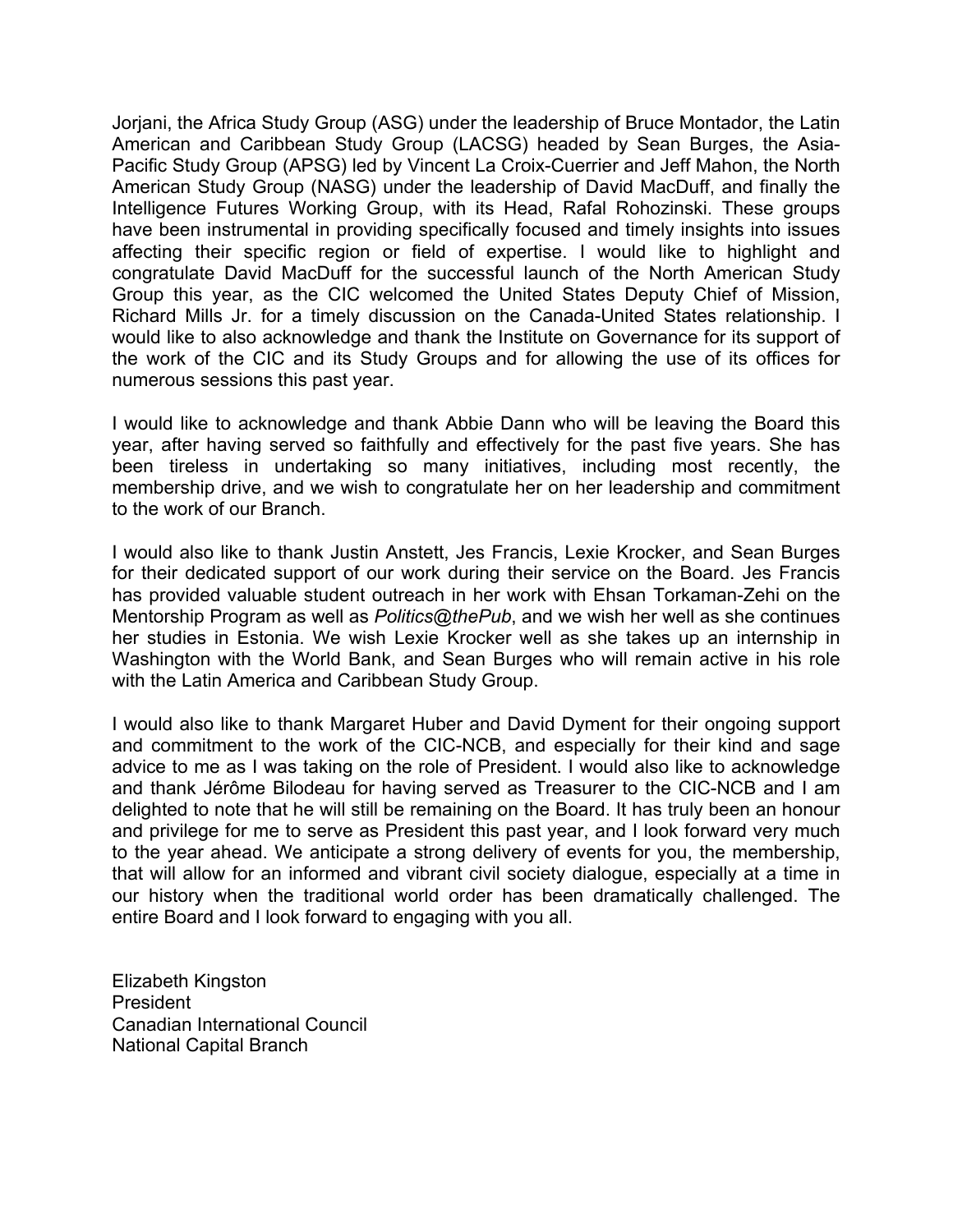# **RAPPORT ANNUEL 2018-2019**

# **Le Conseil international du Canada est un groupe de réflexion indépendant, non partisan et qui, sous la direction de ses membres, s'est donné comme mandat précis de faire participer les Canadiens aux affaires internationales et de promouvoir une compréhension plus profonde du rôle du Canada dans un monde en évolution.**

Chers membres du Chapitre de la Capitale nationale du Conseil international du Canada:

J'aimerais tout d'abord remercier tous ceux d'entre vous qui continuez à vous associer au travail du Chapitre de la Capitale nationale du CIC (CCN–CIC). Nous avons particulièrement apprécié les salles pleines à nos conférences et nos groupes d'étude, et l'enthousiasme des participants. Nous avons toujours comme mire vos intérêts en abordant des débats d'actualité, réfléchis et stimulants dans le domaine des relations internationales.

Le conseil d'administration du Chapitre de la Capitale nationale de CIC a travaillé sans relâche cette année pour permettre un vaste choix de débats sur une multitude de questions. Bien que l'année ne se soit pas déroulée sans défis, nous tenons à exprimer notre reconnaissance pour le don généreux de la fondation « Civic Engagement Foundation », sous la gouverne de David Dyment, l'un de nos anciens présidents et membre actuel du Conseil, ainsi que celui de la Banque Royale du Canada qui nous permet de poursuivre notre programme de mentorat. C'est avec engouement que nous terminons l'année, fortement encouragés par le leadership de Ben Rowswell, ancien ambassadeur du Canada au Venezuela et actuel président de notre siège national, et celui de son équipe, qui ont grandement secondé notre Chapitre.

Au cours de l'année, nous avons ciblé l'optimisation des processus d'adhésion et de notre base de données. Afin d'augmenter le nombre de membres, il fallait s'assurer que tous les membres soient correctement inscrits moyennant un système de suivi rigoureux pour le renouvellement des membres. Nous sommes reconnaissants à notre gestionnaire, Cristina Warren, qui, en collaboration avec Nicolai Pogadl et Daniel Lis au siège national, ont travaillé sans relâche pour codifier le système et veiller à ce que, à l'avenir, le CCN-CIC détienne registre complet. De plus, il nous était important de reprendre contact avec les anciens membres, étudiants et tous ceux qui ont manifesté leur intérêt pour les affaires internationales pour les encourager à faire partie d'une organisation dynamique comme la nôtre.

Cet important exercice a abouti au lancement d'une campagne d'adhésion et nous remercions Abbie Dann, Carolina Shimada et Cristina Warren pour tous les efforts remarquables qu'elles ont déployés pour correspondre et diffuser largement des communications pertinentes sur le CIC. La campagne de recrutement ciblera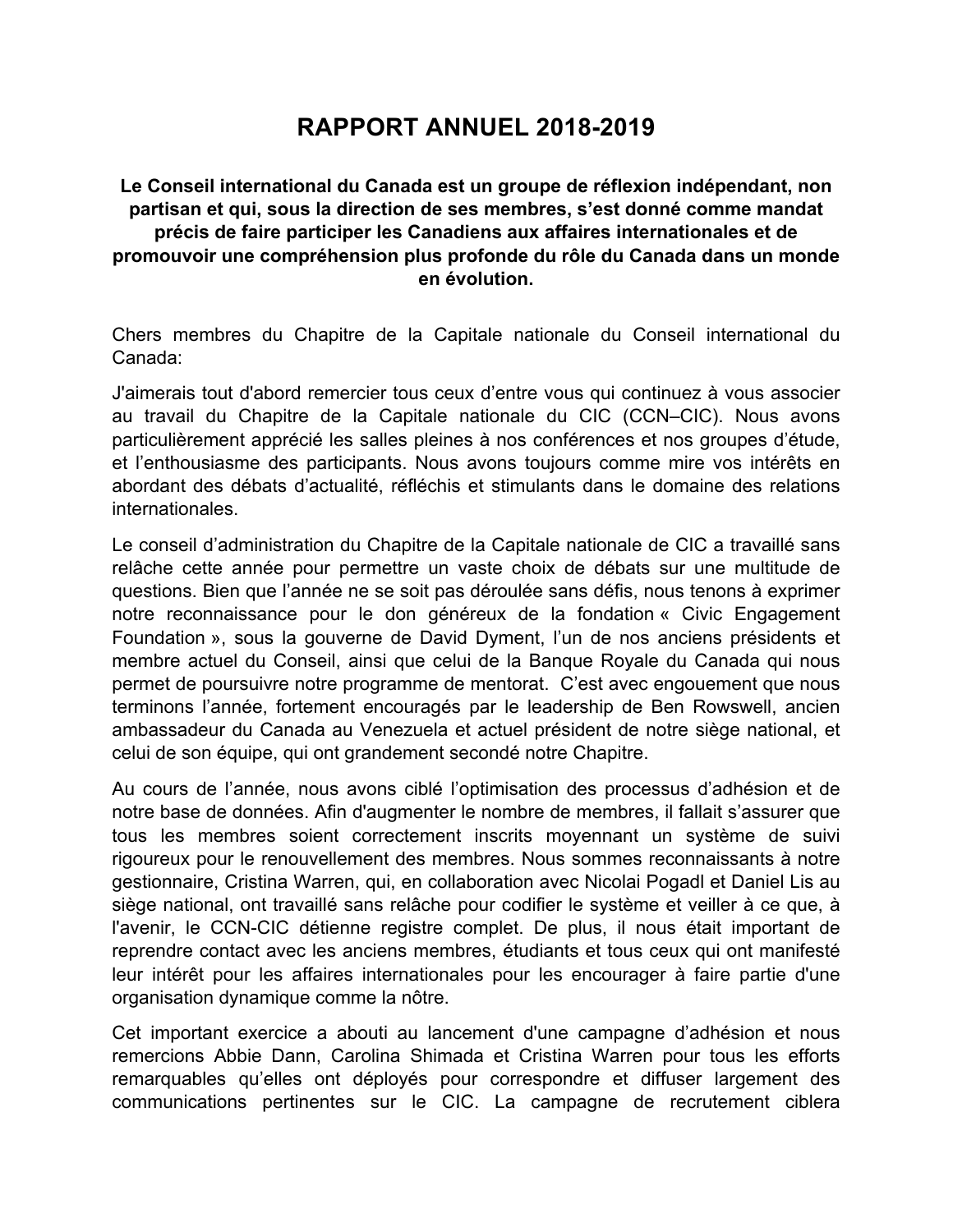judicieusement les groupes et les personnes qui ont manifesté leur intérêt pour les questions de politique étrangère et nous espérons pouvoir ainsi revitaliser leur adhésion.

### **Programme de mentorat**

C'est avec plus de dynamisme encore que le CCN–CIC a lancé son programme de mentorat, renouvelé grâce à la générosité de la Banque Royale du Canada. Ce programme nous distingue car il rassemble étudiants, jeunes professionnels et spécialistes chevronnés motivés par la même passion. Le programme permet aux aspirants professionnels d'obtenir des conseils pratiques pour outiller leur carrière grâce aux expériences accumulées par leurs mentors. Je tiens également à remercier et à souligner le travail de Jérôme Bilodeau, Zoe Dugal, Ehsan Torkaman-Zehi et Cristina Warren dans la réalisation de ce programme de mentorat, qui se verra accompagné également d'une exposition sur les carrières dans les prochains mois.

# **Comité de programme**

Le CIC tient à exprimer sa gratitude à Hamid Jorjani qui, en plus de son travail en tant que chef du groupe d'étude sur le Moyen-Orient, a entrepris le rôle de chef du comité de programme. Ce comité, composé de David MacDuff, de Jim Leach, de Randolf Harrold et d'Avril Espinosa-Malpica, se prépare pour présenter au conseil un éventail d'événements pour son programme de l'année prochaine. Les options ne manquent pas; nous serons dotés d'un programme réfléchi traitant de la multitude de plateformes internationales où le Canada joue un rôle dans l'ordre mondial. Ce programme ambitieux comprendra un débat post-électoral le 26 novembre, en coopération avec le Centre d'études en politiques internationales (CÉPI) de l'Université d'Ottawa, intitulé **Définir le rôle du Canada en tant que puissance intermédiaire**. Le CIC tient vivement à remercier le CÉPI et sa directrice, Dre Rita Abrahamsen, pour son association avec notre Chapitre. L'année dernière, nous avons eu le plaisir de faire équipe pour organiser une discussion en direct suite à la réunion du Groupe de Lima à Ottawa le 4 février 2019. De plus, le 5 juin 2019, le CÉPI et le CCN-CIC ont tenu un débat préélectoral sur le thème de la politique étrangère du Canada animé par Chris Hall, de la chaine anglaise CBC, et avec comme invités : Rob Oliphant, député et secrétaire parlementaire du ministre des Affaires étrangères, Erin O'Toole, porte-parole du parti conservateur en matière d'affaires étrangères, Guy Caron, porte-parole en matière d'affaires du NPD et Elizabeth May, chef du Parti vert du Canada. Cet événement a été enregistré et diffusé sur la chaine de télévision, CPAC.

Il est important de signaler la réussite sans égal de la série *Politics@thePub*. Je tiens en particulier à remercier notre équipe d'étudiants bénévoles, notamment Laura Bradbury et Jes Francis, qui, en collaboration avec Ehsan Torkaman-Zehi et Cristina Warren, ont travaillé d'arrache-pied pour nous proposer un programme dynamique et varié. Parmi ces soirées, soulignons la discussion intitulée « **Les élections au Brésil : incursion fasciste ou un retour à la norme** », une conversation avec Jonathan Manthorpe l'auteur du livre, « *Claws of the Panda: Beijing's Campaign of Influence and Intimidation in Canada* », ainsi qu'une session sur « **Les femmes en diplomatie,**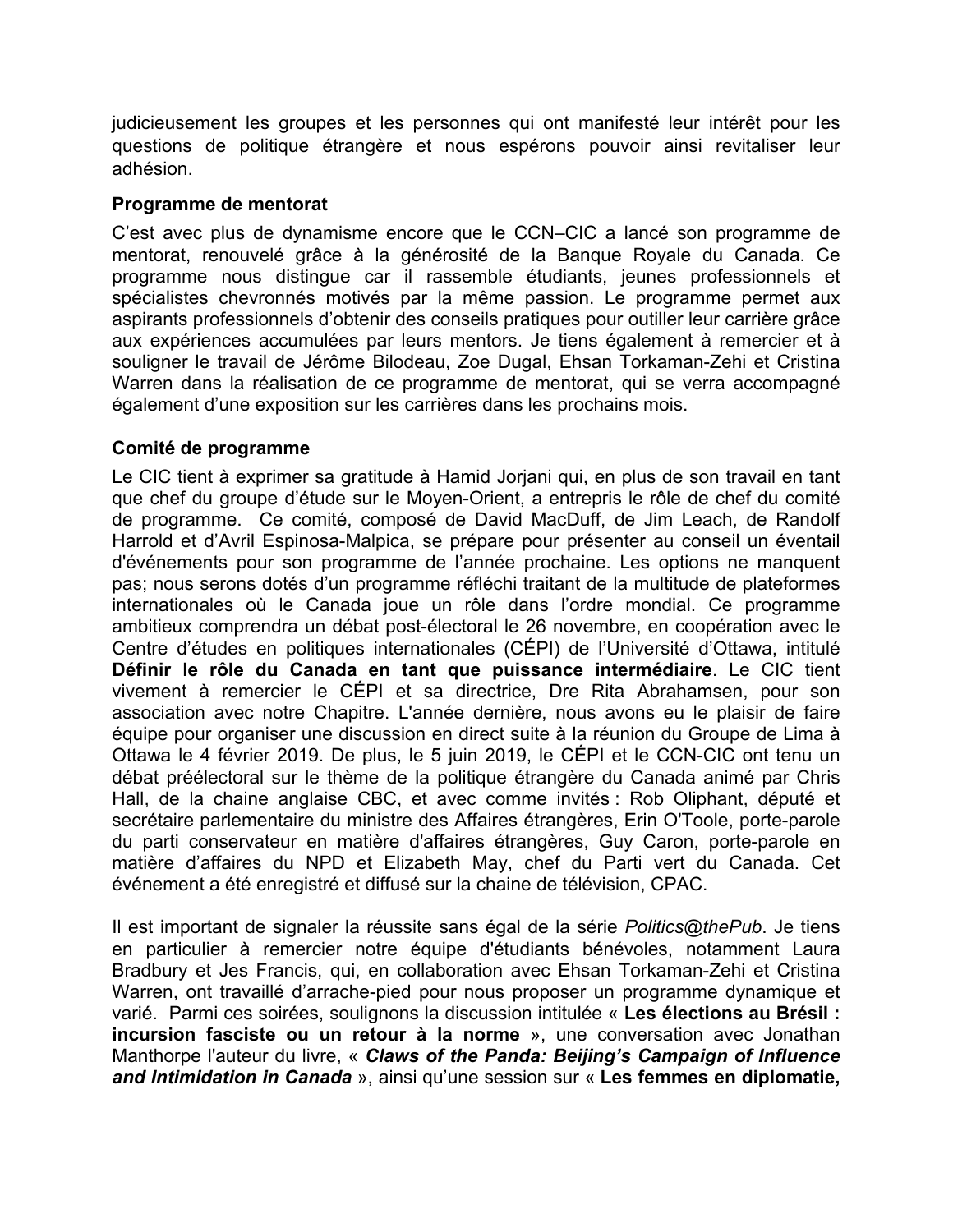**les défis chez nous et à l'étranger** » et, enfin, « **Un aperçu de la Chine sous le régime de Xi Jinping** ».

#### **Groupes d'étude**

Les groupes d'étude sont un gros morceau du mandat du CCN-CIC. Nous sommes choyés par le leadership et le travail accompli par les chefs de ces groupes, qui comptent les suivants: le Groupe d'étude sur le Moyen-Orient (GEMO) dirigé par Hamid Jorjani, le Groupe d'étude sur l'Afrique (GEA) piloté par Bruce Montador, le Groupe d'étude sur l'Amérique latine et les Caraïbes (GELAC) mené par Sean Burges, le Groupe d'étude sur les pays du Pacifique (GEPP) dirigé par Vincent La Croix-Cuerrier et Jeff Mahon, le groupe d'étude nord-américain (GENA) sous la direction de David MacDuff et enfin, le groupe de travail sur l'Intelligence du futur, avec Rafal Rohozinski comme chef de groupe. Ces groupes ont joué un rôle déterminant en permettant un échange d'informations ponctuelles et ciblées sur les problèmes touchant leur région ou leur domaine de compétence. J'aimerais d'ailleurs signaler tout particulièrement David MacDuff et le féliciter pour la popularité du Groupe d'étude nord-américain cette année, surlignée par la conférence du chef de mission adjoint à l'ambassade des États-Unis, Richard Mills, sur les relations entre le Canada et les États-Unis. J'aimerais également remercier l'Institut sur la gouvernance pour son appui au CIC et à ses groupes d'étude et pour nous avoir cédé ses locaux au cours de cette année.

Je voudrais remercier Abbie Dann qui quittera le Conseil cette année, après y avoir si fidèlement et si efficacement siégé au cours des cinq dernières années. Elle a été infatigable dans la mise en œuvre de nombreuses initiatives, y compris la dernière campagne de recrutement, et nous la félicitons pour son leadership et son dévouement au Chapitre.

Je tiens également à reconnaître la contribution de Justin Anstett, Jes Francis, Lexie Krocker et Sean Burges au sein du Conseil. Les étudiants ont su tirer profit des apports de Jes Francis dans le cadre de son travail avec Ehsan Torkaman-Zehi sur le Programme de mentorat et celui de *Politics@thePub*. Nous lui souhaitons le meilleur des succès dans la poursuite de ses études en Estonie. Nous souhaitons également bonne chance à Lexie Krocker pour son stage à Washington auprès de la Banque mondiale et à Sean, qui continuera à jouer un rôle important au sein du groupe d'étude sur l'Amérique latine et les Caraïbes.

Je tiens tout particulièrement à exprimer ma gratitude à Margaret Huber et David Dyment pour leur soutien indéfectible et leur association au CCN-CIC et, à titre personnel, pour leurs sages conseils avant d'assumer la présidence. Je tiens non seulement à remercier Jérôme Bilodeau d'avoir assumé les responsabilités de trésorier du CCN-CIC, mais également à partager mon plaisir sachant qu'il continuera de siéger sur le conseil d'administration. Ce fut vraiment un honneur et un privilège pour moi d'occuper le poste de présidente cette année. J'anticipe le plaisir de l'année à venir où nous nous attendons à une série d'événements qui permettront à nos membres de participer à un dialogue de la société civile réfléchi et dynamique, à un moment singulier